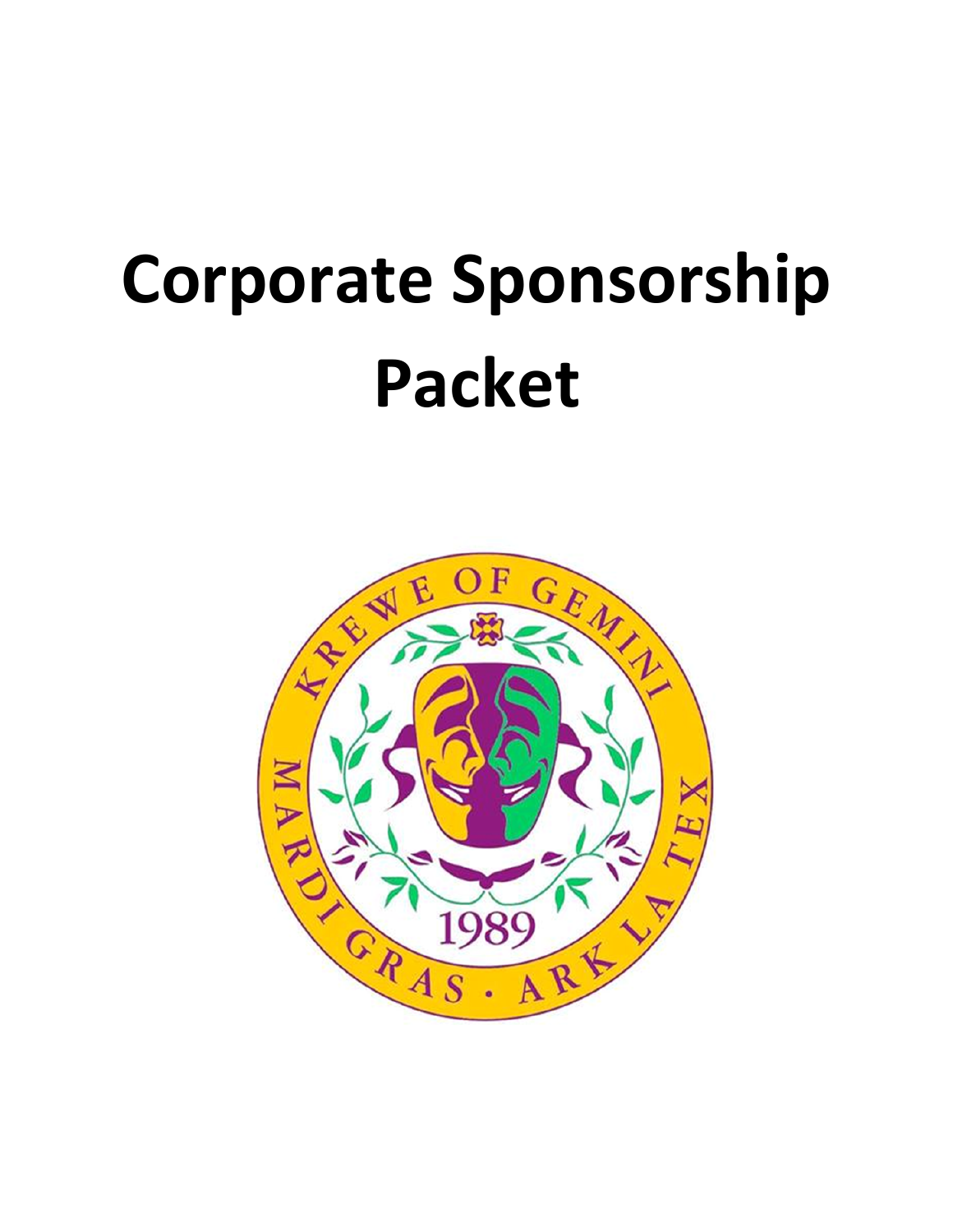Dear Corporate Sponsor,

The Krewe of Gemini originated in 1989. Gemini was the first parading Krewe in the Shreveport/Bossier City area. Over the years, Gemini's parades have grown larger, attracting more and more people into our communities. The economic impact of each parade is huge, generating millions of dollars for our communities each year. Mardi Gras has become one of the biggest events of the year, with hundreds of thousands of patrons each year attending the events from within our parish limits and people traveling from other states to enjoy our local parades.

The Krewe of Gemini's success over the years has been reflective of the support it has received from its corporate sponsors. Corporate sponsors contribute to Gemini in various ways and at various levels. Each sponsor is as significant as the other. You have received this packet because you have been a corporate sponsor for Gemini in the past or someone indicated that you or your business might have an interest in becoming a corporate sponsor for the Krewe of Gemini.

This year the Krewe of Gemini is celebrating 32 years of Mardi Gras parades and grand bals in the Ark-La-Tex. We hope that you will be a part of the celebration by being a corporate sponsor and help us continue the tradition of celebrating Mardi Gras in the Ark-La-Tex.

I have enclosed a Corporate Sponsorship packet as well as membership applications. I hope that you either continue your involvement with the Krewe of Gemini or become involved with the krewe. As a corporate sponsors and/or member you will enjoy the activities like never before. If you have any questions, please contact us by cell phone or email. Thank you for your time, consideration and I hope to hear from you very soon.

#### **Chris Stansell**

Co- Captain XXXII (318) 470-2899 Email css10@aol.com

**Jamey Purdy** Co- Captain XXXII (318) 272-3297 Email – Jamey\_p831@yahoo.com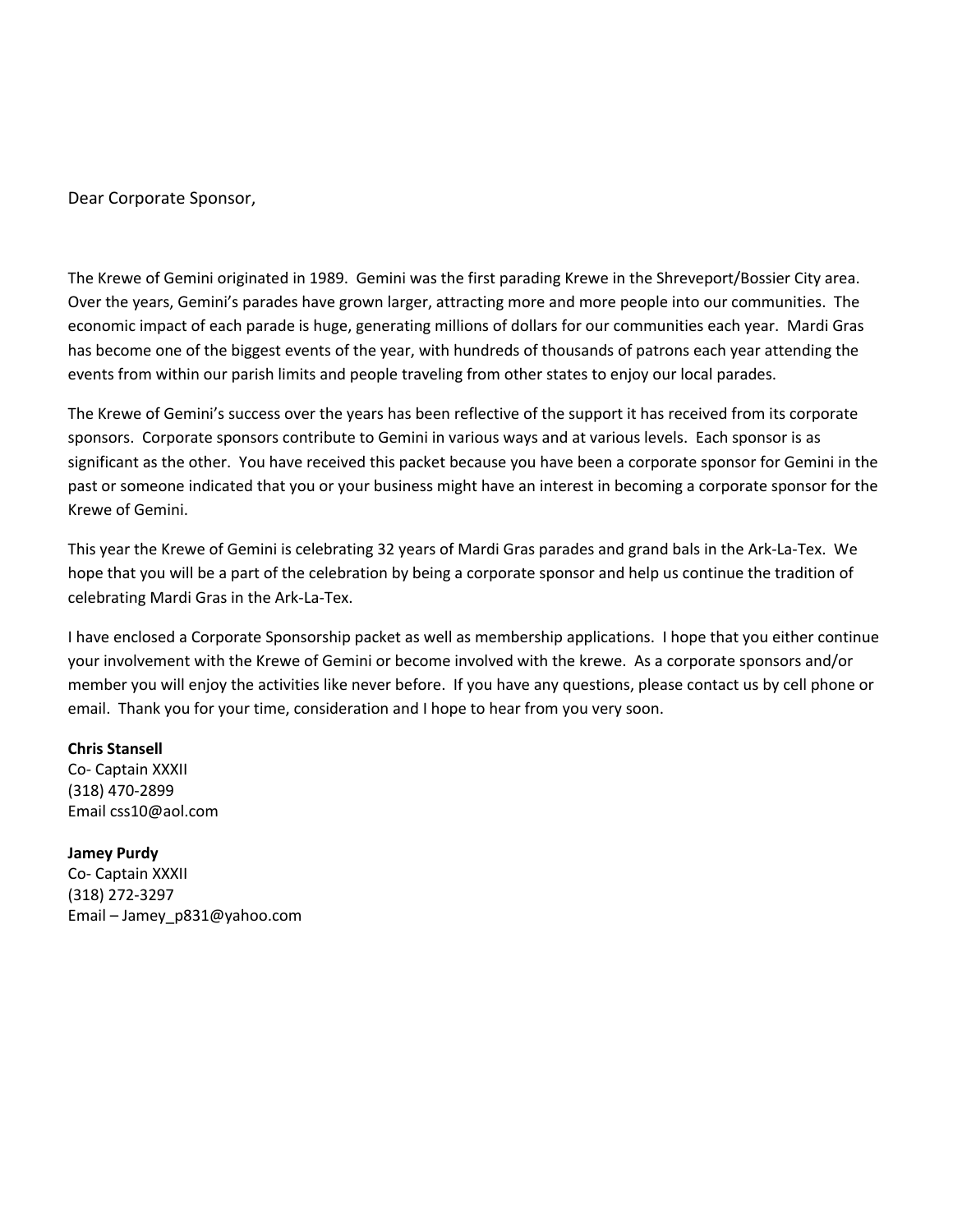#### **Krewe of Gemini**

**P. O. Box 6432 Bossier City, LA 71171 A Non-Profit Organization, Federal Tax ID # 72-1202717**

#### **SPONSORSHIP AGREEMENT FORM**

The Krewe of Gemini (hereafter "The Krewe") is a non-profit organization, organized to develop and support Mardi Gras Activities in the ARK-LA-TEX. These activities include a Mardi Gras parade and Bal along with numerous other events developed to enhance the tourism industry in Shreveport/Bossier City area.

|                                                                                                  |  | (hereafter "Sponsor") desires to enter into this |
|--------------------------------------------------------------------------------------------------|--|--------------------------------------------------|
| agreement in order to become a sponsor of the "The Krewe" and to support the krewe's activities. |  |                                                  |

Attached hereto and made part of this agreement is the levels of the sponsorship packages detailing benefits agreed to by "The Krewe" and "Sponsor".

**Terms** "Sponsor" agrees to pay "The Krewe" the sum of \_\_\_\_\_\_\_\_\_\_\_\_\_\_\_\_\_\_\_\_\_\_\_\_\_\_\_\_\_\_\_\_\_ payable on or before December 31, 2020.

I have authority to enter into this agreement, and have read and understand its provisions. "Sponsor" authorizes the use of their name in all appropriate Krewe listings and advertising.

\_\_\_\_\_\_\_\_\_\_\_\_\_\_\_\_\_\_\_\_\_\_\_\_\_\_\_\_\_\_\_\_\_\_\_ \_\_\_\_\_\_\_\_\_\_\_\_\_\_\_\_\_\_\_\_\_\_\_\_\_\_\_\_\_\_\_

\_\_\_\_\_\_\_\_\_\_\_\_\_\_\_\_\_\_\_\_\_\_\_\_\_\_\_\_\_\_\_\_\_\_\_ \_\_\_\_\_\_\_\_\_\_\_\_\_\_\_\_\_\_\_\_\_\_\_\_\_\_\_\_\_\_\_\_

Sponsor or Company Name

\_\_\_\_\_\_\_\_\_\_\_\_\_\_\_\_\_\_\_\_\_\_\_\_\_\_\_\_\_\_\_\_\_\_\_ Krewe of Gemini

Sponsor Signature Co-Captain of Finance Signature

DATE DATE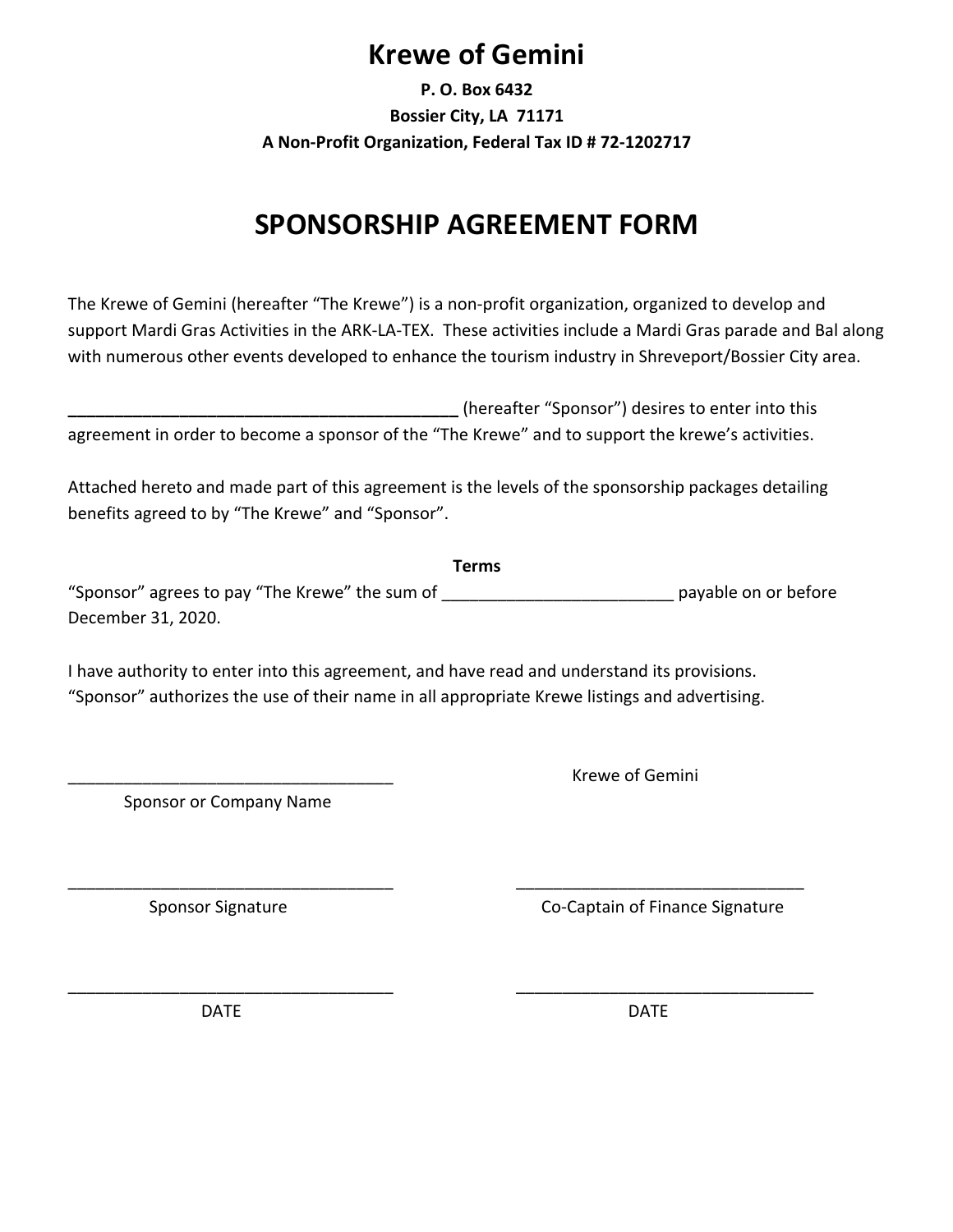# **Krewe of Gemini \$15,000 Donation**

**TWELVE CORPORATE MEMBERSHIPS** which includes twelve rider positions with twelve throw packages and allowance for twelve costumes (\$40.00 each).

- Sole sponsorship of a Major Float with double-sided truck-mounted sign
- Visitation and presentation of King Cake on January  $6<sup>th</sup>$  (or closest working day to the  $6<sup>th</sup>$ ) to bring in

- Private Sponsorship Appreciation Reception before the Grand Bal and Tableau
- Recognition in all printed materials produced by the Krewe
- Eighteen tickets to all krewe functions, including
	- a. Theme Announcement
	- b. Coronation
	- c. Grand Bal & Tableau
	- d. 12<sup>th</sup> Night Tickets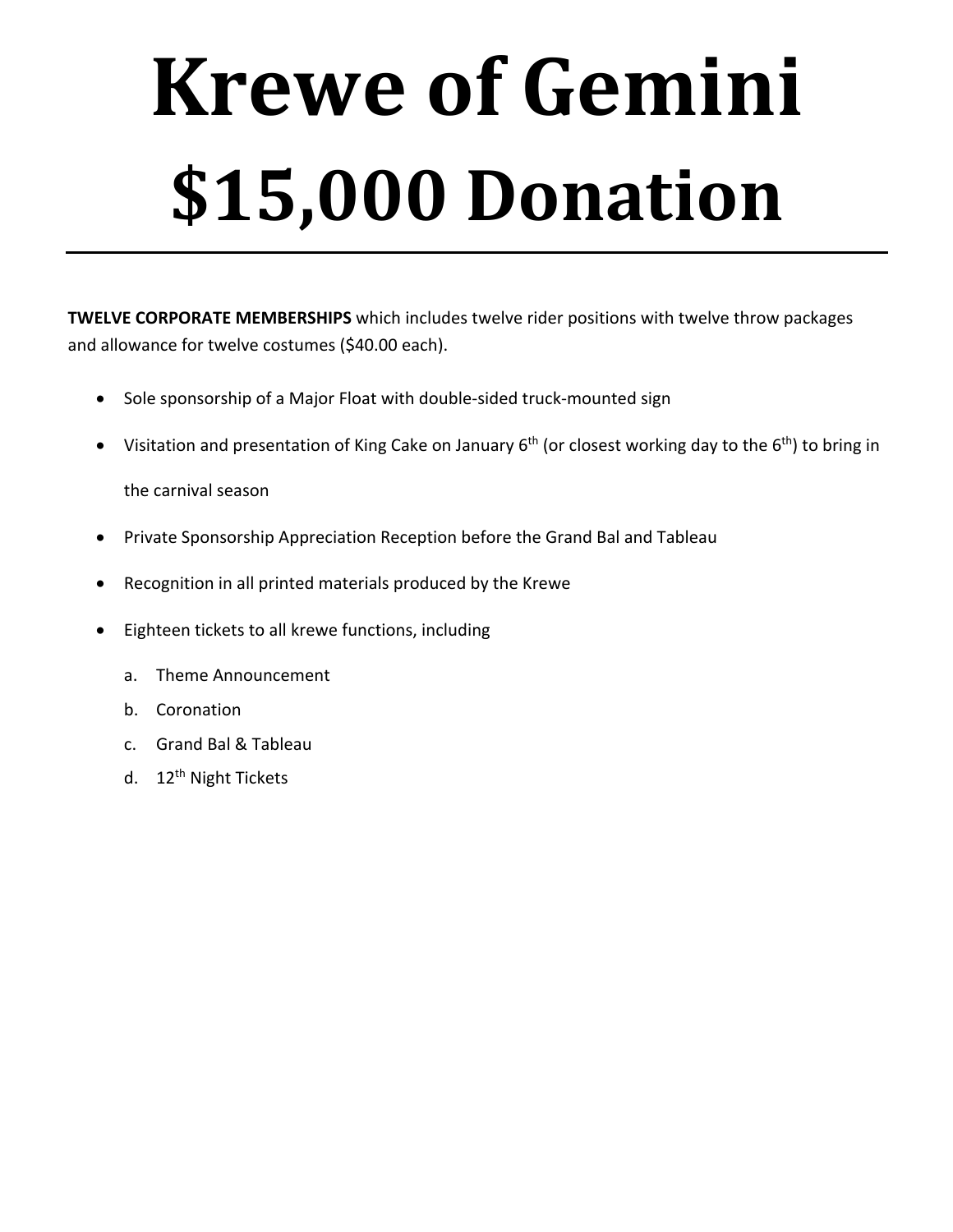# **Krewe of Gemini \$10,000 Donation**

**EIGHT CORPORATE MEMBERSHIPS** which includes eight rider positions with eight throw packages and allowance for eight costumes (\$40.00 each).

- Sole sponsorship of a Major Float with double-sided truck-mounted sign
- Visitation and presentation of King Cake on January 6<sup>th</sup> (or closest working day to the 6<sup>th</sup>) to bring in the carnival season
- Private Sponsorship Appreciation Reception before the Grand Bal and Tableau
- Recognition in all printed materials produced by the Krewe
- Twelve tickets to all krewe functions, including
	- a. Theme Announcement
	- b. Coronation
	- c. Grand Bal & Tableau
	- d. 12<sup>th</sup> Night Tickets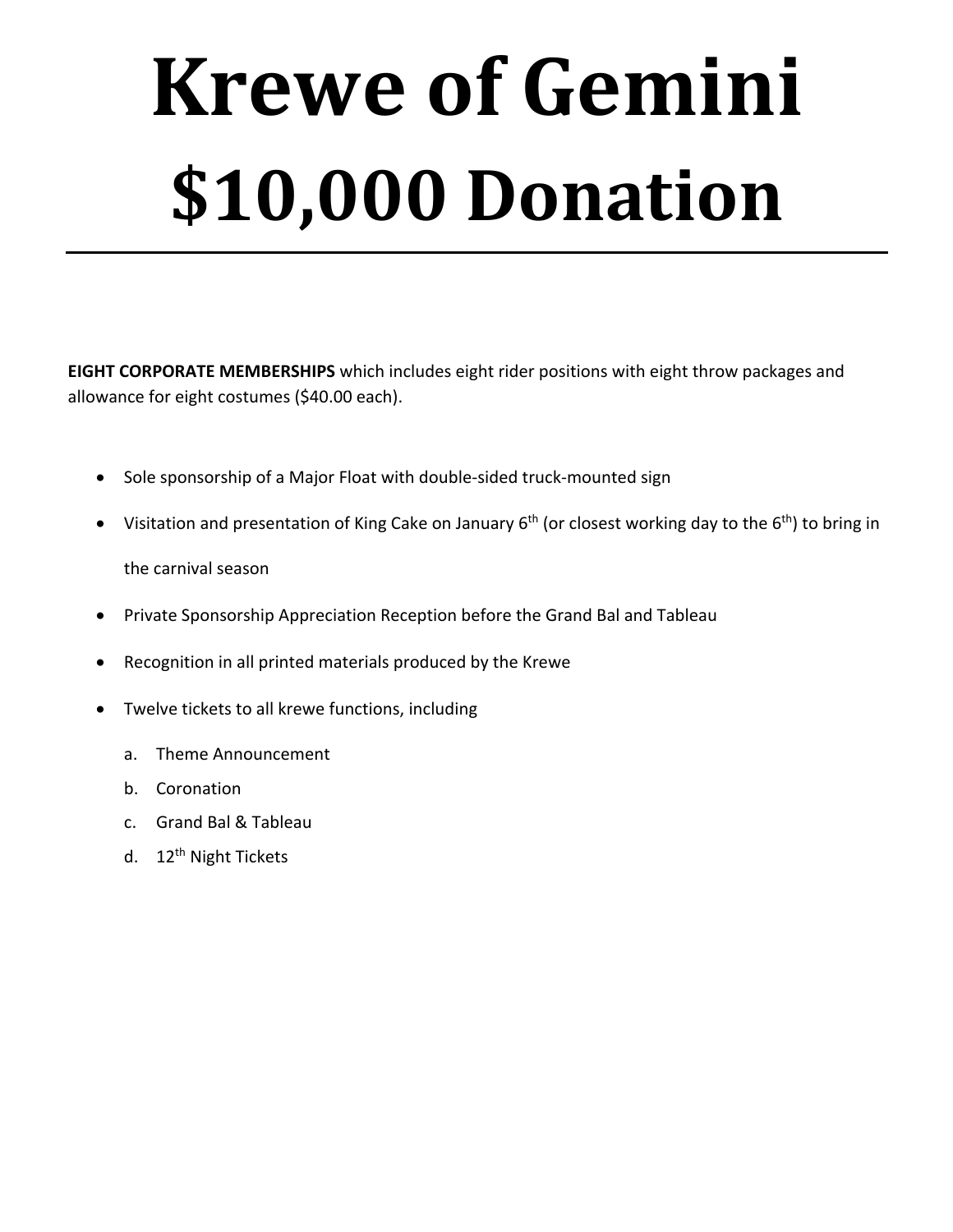# **Krewe of Gemini \$7,500 Donation**

**SIX CORPORATE MEMBERSHIPS** which includes six rider positions with six throw packages and allowance for six costumes (\$40.00 each).

- Sole sponsorship of a Major Float with double-sided truck-mounted sign
- Visitation and presentation of King Cake on January  $6<sup>th</sup>$  (or closest working day to the  $6<sup>th</sup>$ ) to bring in

- Private Sponsorship Appreciation Reception before the Grand Bal and Tableau
- Recognition in all printed materials produced by the Krewe
- Ten tickets to all krewe functions, including
	- a. Theme Announcement
	- b. Coronation
	- c. Grand Bal & Tableau
	- d. 12<sup>th</sup> Night Tickets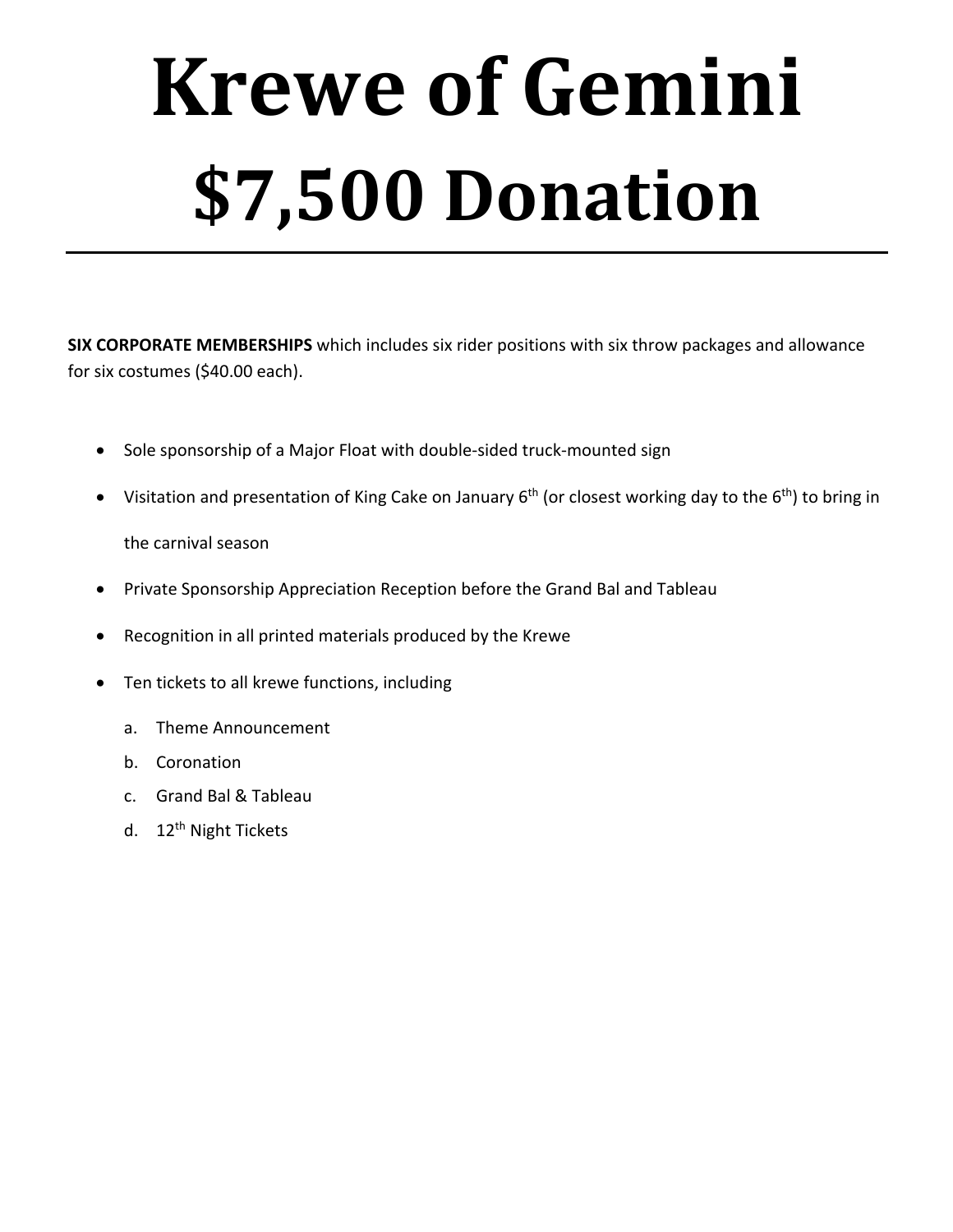# **Krewe of Gemini \$5,000 Donation**

**FOUR CORPORATE MEMBERSHIPS** which includes four rider positions with four throw packages and allowance for four costumes (\$40.00 each).

- Sole sponsorship of a Major Float with double-sided truck-mounted sign
- Visitation and presentation of King Cake on January  $6<sup>th</sup>$  (or closest working day to the  $6<sup>th</sup>$ ) to bring in

- Private Sponsorship Appreciation Reception before the Grand Bal and Tableau
- Recognition in all printed materials produced by the Krewe
- Six tickets to all krewe functions, including
	- a. Theme Announcement
	- b. Coronation
	- c. Grand Bal & Tableau
	- d. 12<sup>th</sup> Night Tickets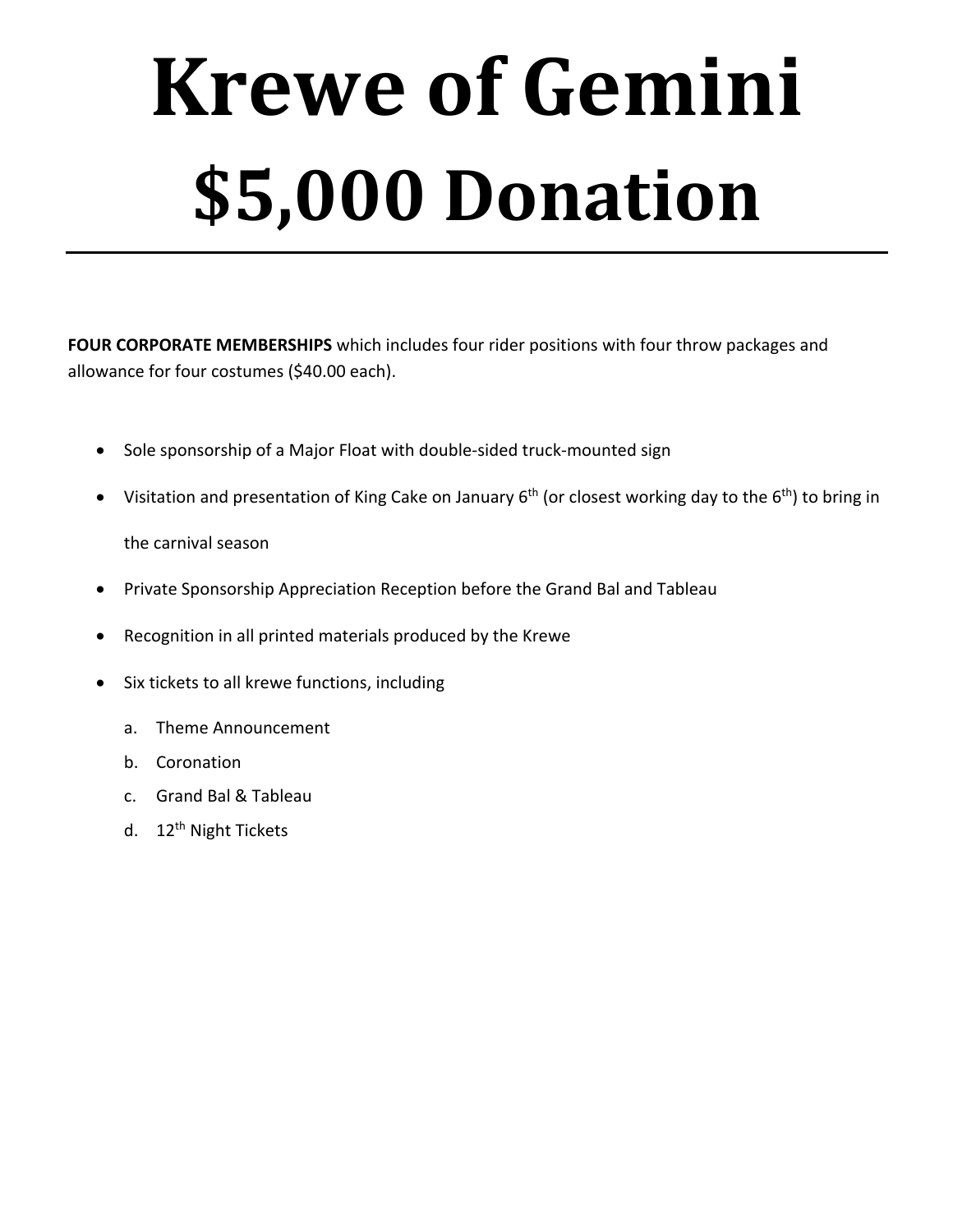# **Krewe of Gemini \$3,500 Donation**

**TWO CORPORATE MEMBERSHIPS** which includes two rider positions with two throw packages.

- Co sponsorship of a 32 foot float with double-sided truck-mounted sign
- Visitation and presentation of King Cake on January  $6<sup>th</sup>$  (or closest working day to the  $6<sup>th</sup>$ ) to bring in

- Private Sponsorship Appreciation Reception before the Grand Bal and Tableau
- Recognition in all printed materials produced by the Krewe
- Four tickets to all krewe functions, including
	- a. Theme Announcement
	- b. Coronation
	- c. Grand Bal & Tableau
	- d. 12<sup>th</sup> Night Tickets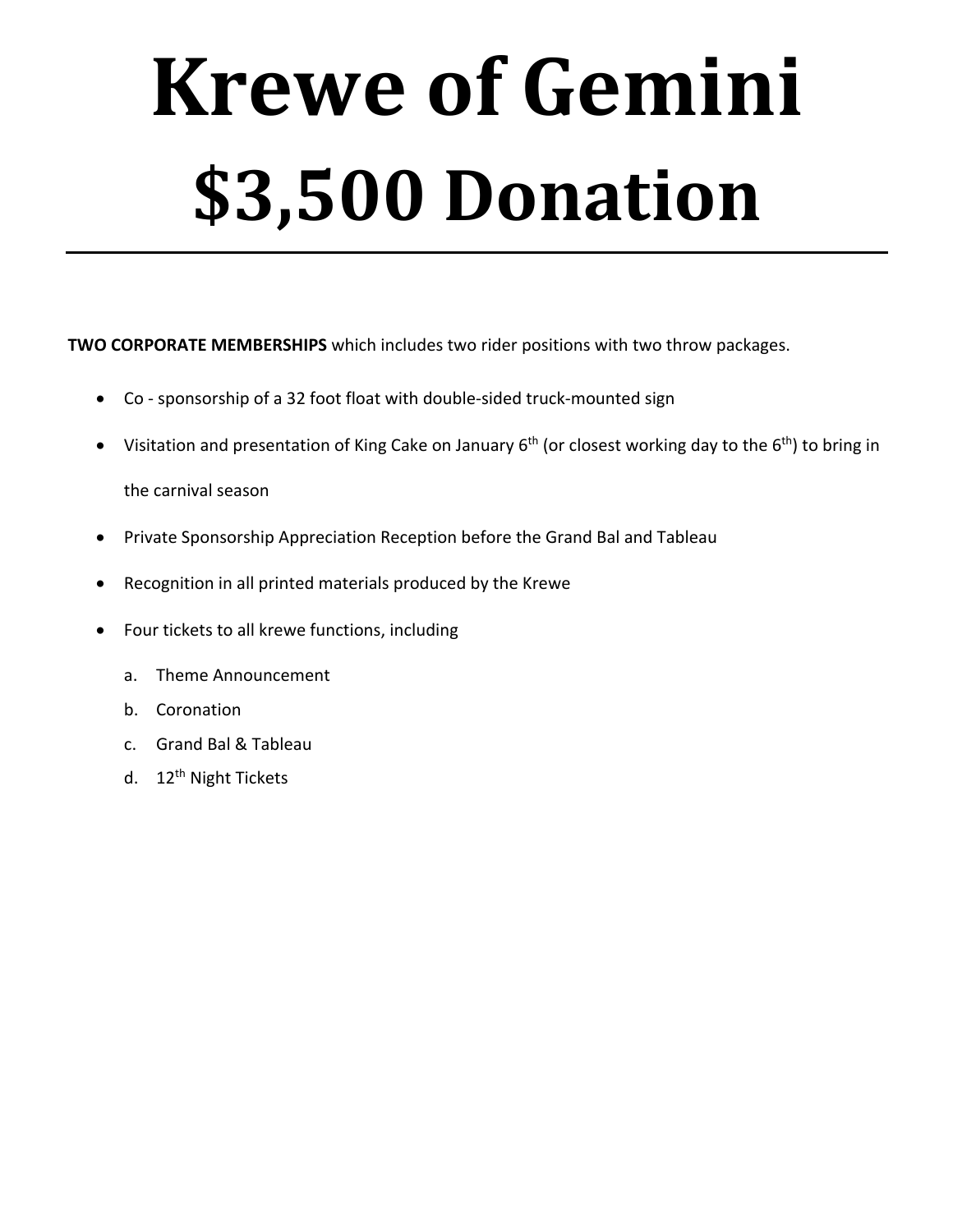## **Krewe of Gemini \$2,500 Donation**

- Co sponsorship of a 32 foot float with double-sided truck-mounted sign
- Visitation and presentation of King Cake on January  $6<sup>th</sup>$  (or closest working day to the  $6<sup>th</sup>$ ) to bring in

- Private Sponsorship Appreciation Reception before the Grand Bal and Tableau
- Recognition in all printed materials produced by the Krewe
- Four tickets to all krewe functions, including
	- a. Theme Announcement
	- b. Coronation
	- c. Grand Bal & Tableau
	- d. 12<sup>th</sup> Night tickets